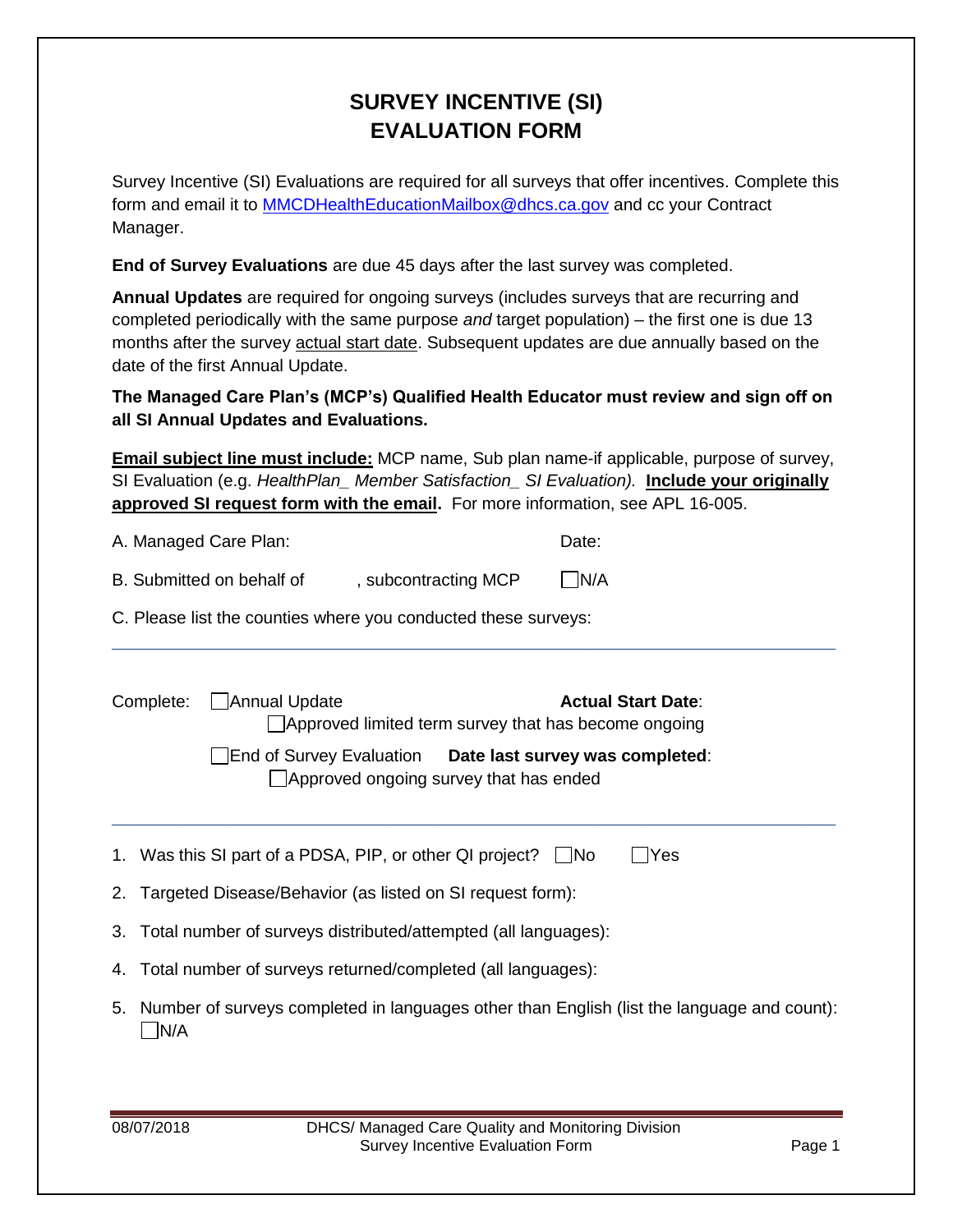6. What type(s) of incentives did you offer, what is the current value of each, and how many did you distribute to members? (**Complete the appropriate section(s) of the table below. Explain if and why you made any changes in type or value from the original SI request form**)

| <b>Incentive Type</b>                                                  | Value | # Provided |
|------------------------------------------------------------------------|-------|------------|
| Gift card; specify type of card (e.g., Target, Walmart, grocery,       | S     | #          |
| movie, etc.):                                                          |       |            |
| Explain any changes made to this incentive and/or amount: $\Box$ N/A   |       |            |
| Product or merchandise; specify type (and indicate how it              | \$    | #          |
| relates to the focus of the incentive program, e.g., glucometer for    |       |            |
| diabetes):                                                             |       |            |
| Explain any changes made to this incentive and/or amount: $\Box$ N/A   |       |            |
| $\Box$ Tickets; specify type (e.g., movie, local events):              | \$    | #          |
| Explain any changes made to this incentive and/or amount: $\Box$ N/A   |       |            |
| $\Box$ Transportation; specify type (e.g., vouchers or tokens for bus, | \$    | #          |
| taxi, etc.):                                                           |       |            |
| Explain any changes made to this incentive and/or amount: $\Box$ N/A   |       |            |
| Enrollment or monthly membership fees; specify type of                 | \$    | #          |
| membership:                                                            |       |            |
| Explain any changes made to this incentive and/or amount: $\Box$ N/A   |       |            |
| Drawing/Raffle (specify drawing item(s) and maximum number             | \$    | #          |
| of drawing winners):                                                   |       |            |
| Explain any changes made to this incentive and/or amount: $\Box$ N/A   |       |            |
| Points Rewards Program (how many points will be awarded?):             | \$    | #          |
|                                                                        |       |            |
| Explain any changes made to this incentive and/or amount: $\Box$ N/A   |       |            |
| Other, please describe:                                                | \$    | #          |
| Explain any changes made to this incentive and/or amount: $\Box$ N/A   |       |            |

- 7. Total monetary value of all incentives/raffle listed in question #6 table (see above):
- 8. How close were you to collecting the number/percentage of completed surveys expected to meet your previously identified goal? (select one)

| Many more    | More surveys  | About as many | Fewer surveys | Many fewer   |
|--------------|---------------|---------------|---------------|--------------|
| surveys than | than expected | surveys as    | than expected | surveys than |
| expected     |               | expected      |               | expected     |
|              |               |               |               |              |

- 9. How do you plan to use the data collected from the surveys (include program, procedure, or policy revisions/changes)?
- 10. Please acknowledge that your MCP has addressed the following:

MCP has reviewed successes and challenges in **identifying and contacting members** for the survey